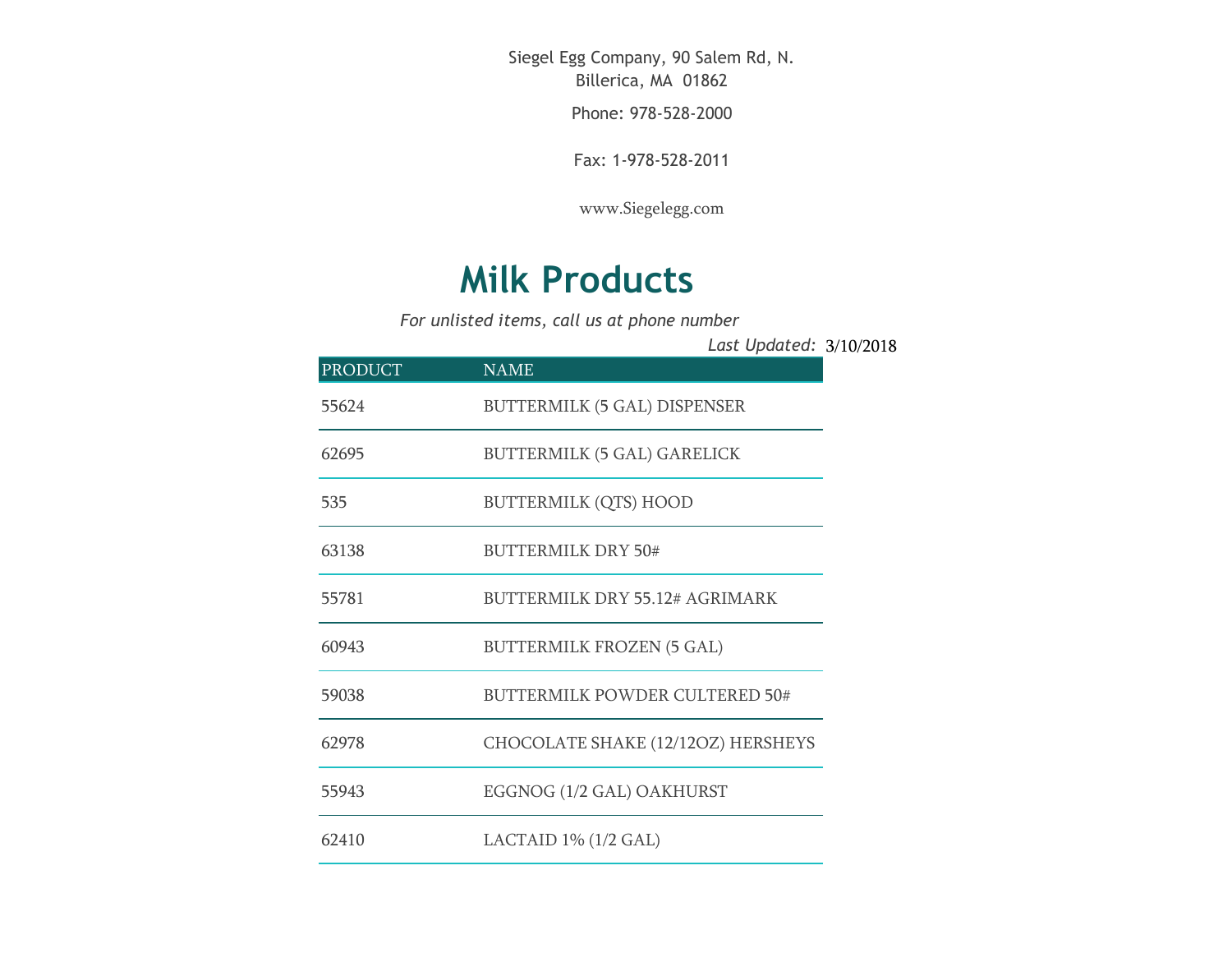| <b>PRODUCT</b> | <b>NAME</b>                 |
|----------------|-----------------------------|
| 62409          | LACTAID 2% (1/2 GAL)        |
| 57528          | LACTAID WHOLE (1/2GAL)      |
| 60998          | MILK (1/2 GAL) ALMOND BREES |
| 59663          | MILK (1/2 GAL) OAKHURST     |
| 56402          | MILK (1/2 GAL) THATCHER     |
| 55764          | MILK $(1/2$ PTS)            |
| 56358          | MILK (5GAL) NORRIS          |
| 63331          | MILK (GAL) CROWLEY          |
| 57996          | MILK (GAL) OAKHURST         |
| 62352          | MILK (GAL) THATCHER         |
| 55991          | MILK (PTS) HOOD             |
| 57982          | MILK (PTS) OAKHURST         |
| 55989          | MILK 1% (PTS) OAKHURST      |
| 59664          | MILK 2% (1/2 GAL) OAKHURST  |
| 56044          | MILK 2% (1/2GAL) HOOD       |
| 55706          | MILK 2% (GAL) HOOD          |
| 57984          | MILK 2% (GAL) OAKHURST      |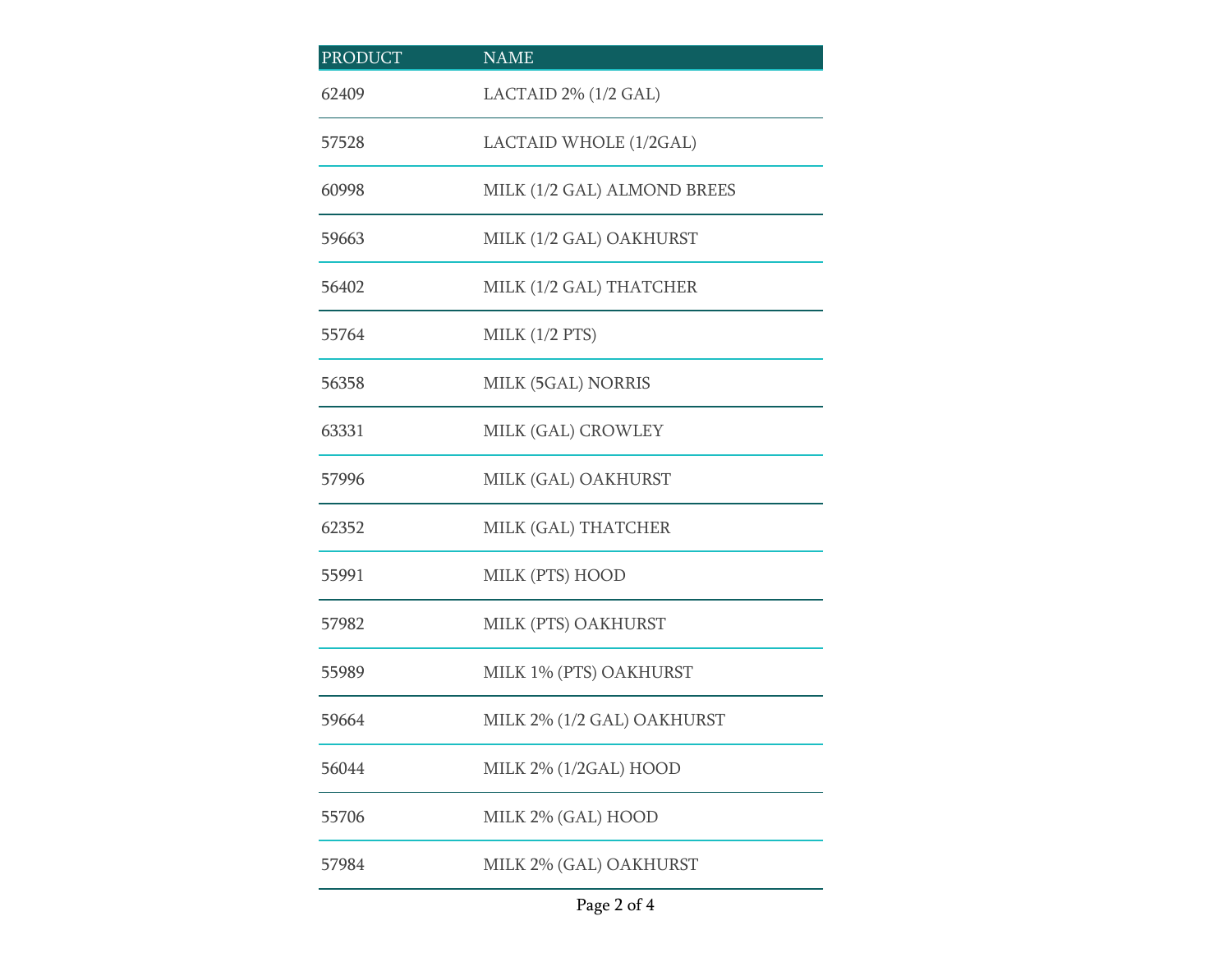| <b>PRODUCT</b> | <b>NAME</b>                                     |
|----------------|-------------------------------------------------|
| 63342          | MILK 2% (GAL) RF CROWLEY                        |
| 63245          | MILK 2% (GAL) THATCHER                          |
| 57326          | MILK CHOCOLATE (1/2 GAL) HOOD                   |
| 56101          | MILK CHOCOLATE (1/2PTS) HOOD                    |
| 60389          | MILK CHOCOLATE (12/12OZ) HERSHEY                |
| 57225          | MILK CHOCOLATE (5GAL) NORRIS                    |
| 58731          | MILK CHOCOLATE (GAL) OAKHURST                   |
| 57983          | MILK CHOCOLATE (PTS) OAKHURST                   |
| 61741          | MILK CHOCOLATE PREMIUM (PTS)<br><b>OAKHURST</b> |
| 60204          | MILK COOKIE (12/12OZ) HERSHEY                   |
| 2141           | MILK EVAPORATED 6/#10                           |
| 63343          | MILK FAT FREE (GAL) CROWLEY                     |
| 60139          | MILK FREE NON-DAIRY NO-SOY 50#                  |
| 2294           | MILK PORTION (400CT)                            |
| 59657          | MILK POWDER LOW HEAT NON FAT 50#                |
| 59719          | MILK POWDER NF H H DAIRY AMER<br>55.12#         |
| 532            | MILK POWDER WHOLE 50#                           |